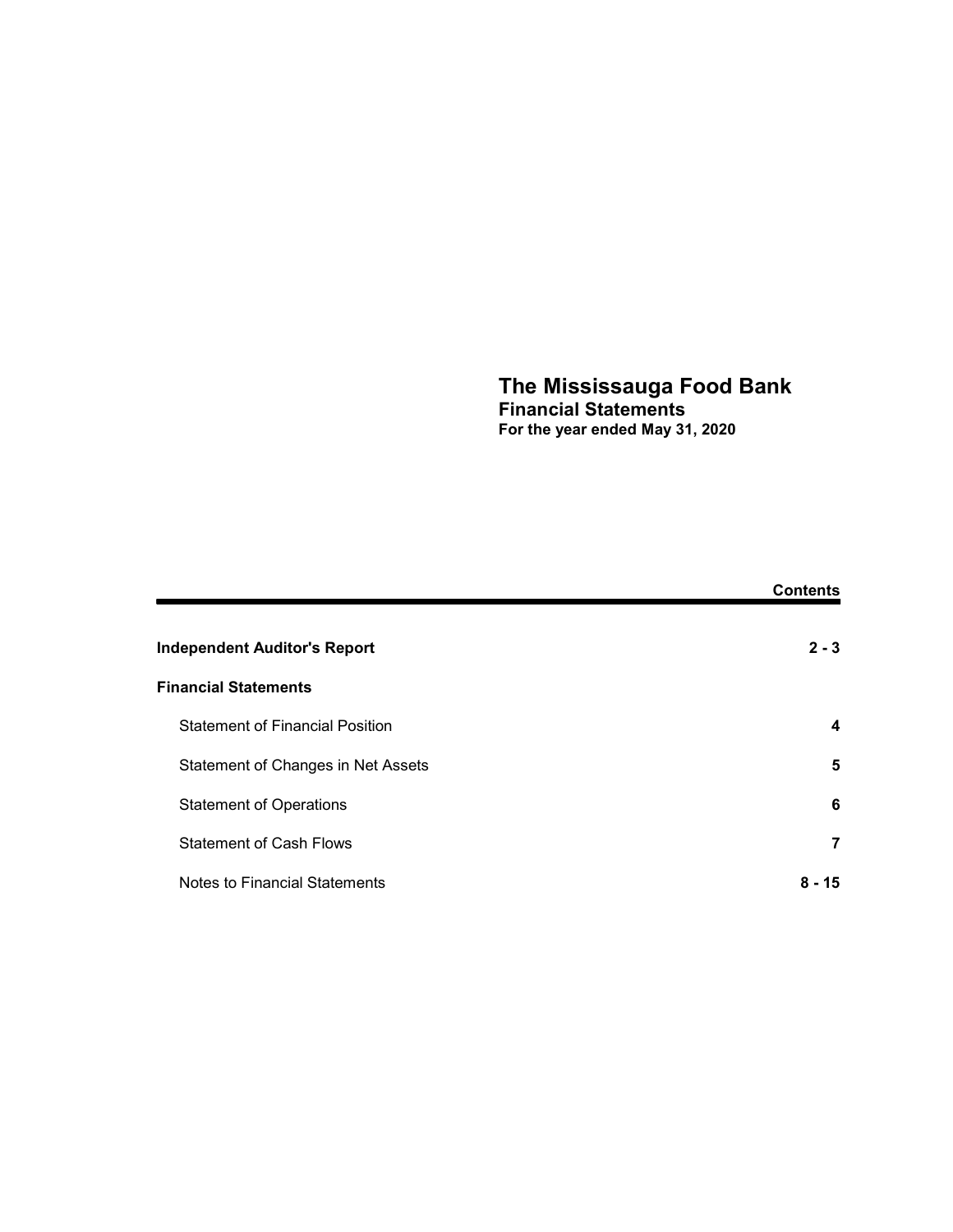

Tel: 905 270-7700 Fax: 905 270-7915 Toll-free: 866 248 6660 www.bdo.ca

BDO Canada LLP 1 City Centre Drive, Suite 1700 Mississauga ON L5B 1M2 Canada

## **Independent Auditor's Report**

#### To the Board of Directors of The Mississauga Food Bank

#### **Qualified Opinion**

We have audited the financial statements of The Mississauga Food Bank (the "Organization"), which comprise the statement of financial position as at May 31, 2020, and the statements of changes in net assets, operations and cash flows for the year then ended, and notes to the financial statements, including a summary of significant accounting policies.

In our opinion, except for the possible effects of the matter described in the Basis for Qualified Opinion section of our report, the accompanying financial statements present fairly, in all material respects, the financial position of the Organization as at May 31, 2020, and its results of operations and its cash flows for the year then ended in accordance with Canadian accounting standards for not-for-profit organizations.

#### **Basis for Qualified Opinion**

In common with many charitable organizations, the Organization derives revenue from donations and events, the completeness of which is not susceptible to satisfactory audit verification. Accordingly, verification of these revenues was limited to the amounts recorded in the records of the Organization. Therefore, we were not able to determine whether any adjustments might be necessary to revenue from donations and events, excess of revenue over expenditures and cash flows from operations for the years ended May 31, 2020 and 2019, current assets as at May 31, 2020 and 2019, and net assets as at June 1 and May 31 for both the 2020 and 2019 years. Our audit opinion on the financial statements for the year ended May 31, 2019 was modified accordingly because of the possible effects of this limitation in scope.

In addition, the Organization derives revenue and expenditures from distributed food, the completeness of which was not susceptible to satisfactory audit verification for the year ended May 31, 2019. As a result, the verification of revenue and expenditures from distributed food was limited for the year ended May 31, 2019 to the amounts recorded in the records of the Organization. Therefore, we were not able to determine whether any adjustments might be necessary to revenue and expenditures from distributed food for the year ended May 31, 2019. Our audit opinion on the financial statements for the year ended May 31, 2019 was modified for existence and completeness of distributed food because of the possible effects of this limitation in scope. As a result, our opinion on the current year's results of operations and cash flows is modified because of the possible effects of this matter on the comparability of the current period's figures and the comparative information.

We conducted our audit in accordance with Canadian generally accepted auditing standards. Our responsibilities under those standards are further described in the Auditor's Responsibilities for the Audit of the Financial Statements section of our report. We are independent of the Organization in accordance with the ethical requirements that are relevant to our audit of the financial statements in Canada, and we have fulfilled our other ethical responsibilities in accordance with these requirements. We believe that the audit evidence we have obtained is sufficient and appropriate to provide a basis for our qualified audit opinion.

#### Responsibilities of Management and Those Charged with Governance for the Financial Statements

Management is responsible for the preparation and fair presentation of these financial statements in accordance with Canadian accounting standards for not-for-profit organizations, and for such internal control as management determines is necessary to enable the preparation of financial statements that are free from material misstatement, whether due to fraud or error.

In preparing the financial statements, management is responsible for assessing the Organization's ability to continue as a going concern, disclosing, as applicable, matters related to going concern and using the going concern basis of accounting unless management either intends to liquidate the Organization or to cease operations, or has no realistic alternative but to do so.

Those charged with governance are responsible for overseeing the Organization's financial reporting process.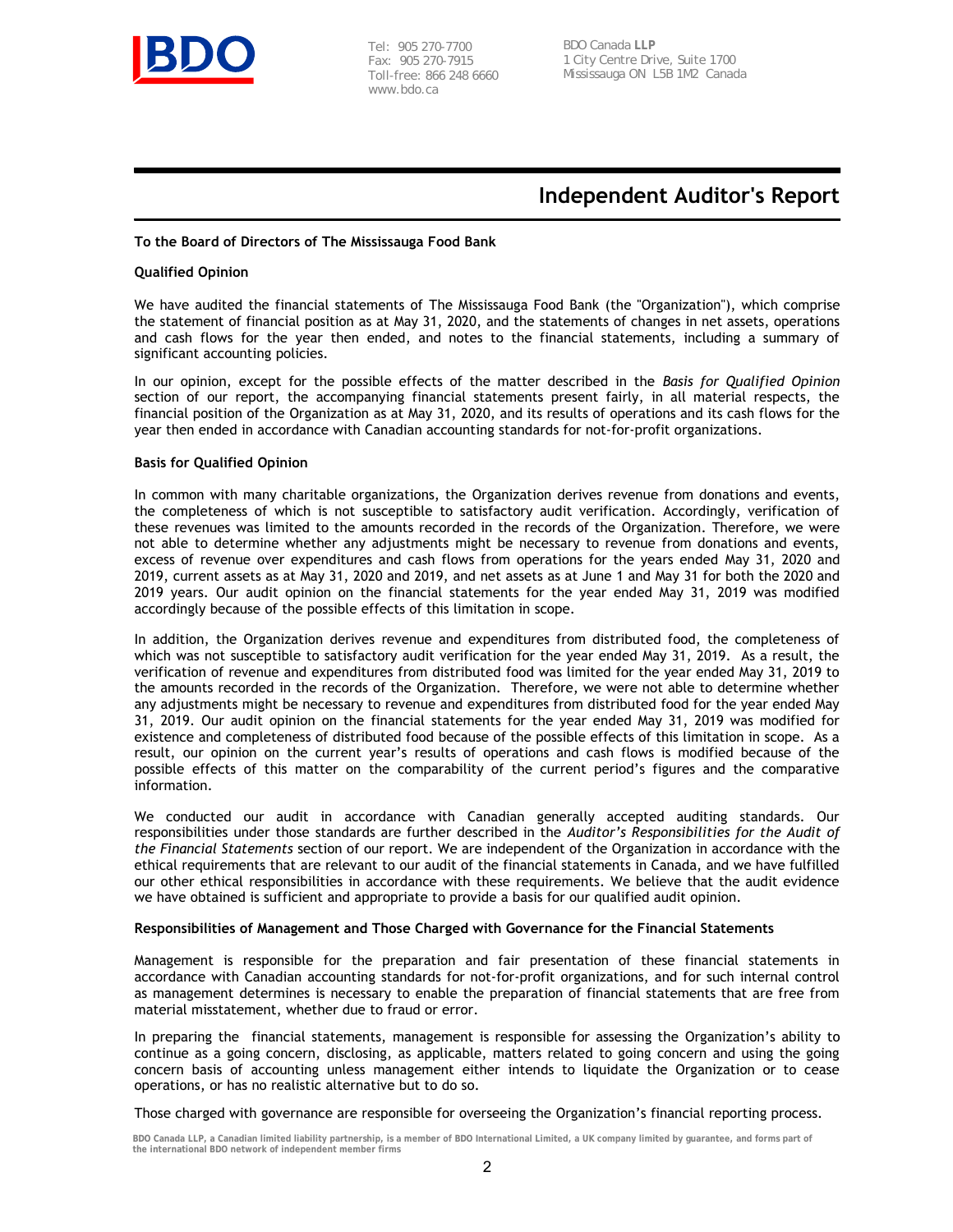

## Independent Auditor's Report (continued)

#### Auditor's Responsibilities for the Audit of the Financial Statements

Our objectives are to obtain reasonable assurance about whether the financial statements as a whole are free from material misstatement, whether due to fraud or error, and to issue an auditor's report that includes our opinion. Reasonable assurance is a high level of assurance, but is not a guarantee that an audit conducted in accordance with Canadian generally accepted auditing standards will always detect a material misstatement when it exists. Misstatements can arise from fraud or error and are considered material if, individually or in the aggregate, they could reasonably be expected to influence the economic decisions of users taken on the basis of these financial statements.

As part of an audit in accordance with Canadian generally accepted auditing standards, we exercise professional judgment and maintain professional skepticism throughout the audit. We also:

- Identify and assess the risks of material misstatement of the financial statements, whether due to fraud or error, design and perform audit procedures responsive to those risks, and obtain audit evidence that is sufficient and appropriate to provide a basis for our opinion. The risk of not detecting a material misstatement resulting from fraud is higher than for one resulting from error, as fraud may involve collusion, forgery, intentional omissions, misrepresentations, or the override of internal control.
- Obtain an understanding of internal control relevant to the audit in order to design audit procedures that are appropriate in the circumstances, but not for the purpose of expressing an opinion on the effectiveness of the Organization's internal control.
- Evaluate the appropriateness of accounting policies used and the reasonableness of accounting estimates and related disclosures made by management.
- Conclude on the appropriateness of management's use of the going concern basis of accounting and, based on the audit evidence obtained, whether a material uncertainty exists related to events or conditions that may cast significant doubt on the Organization's ability to continue as a going concern. If we conclude that a material uncertainty exists, we are required to draw attention in our auditor's report to the related disclosures in the financial statements or, if such disclosures are inadequate, to modify our opinion. Our conclusions are based on the audit evidence obtained up to the date of our auditor's report. However, future events or conditions may cause the Organization to cease to continue as a going concern.
- Evaluate the overall presentation, structure and content of the financial statements, including the  $\bullet$ disclosures, and whether the financial statements represent the underlying transactions and events in a manner that achieves fair presentation.

We communicate with those charged with governance regarding, among other matters, the planned scope and timing of the audit and significant audit findings, including any significant deficiencies in internal control that we identify during our audit.

## BDO Canada LLP

Chartered Professional Accountants, Licensed Public Accountants Mississauga, Ontario August 18, 2020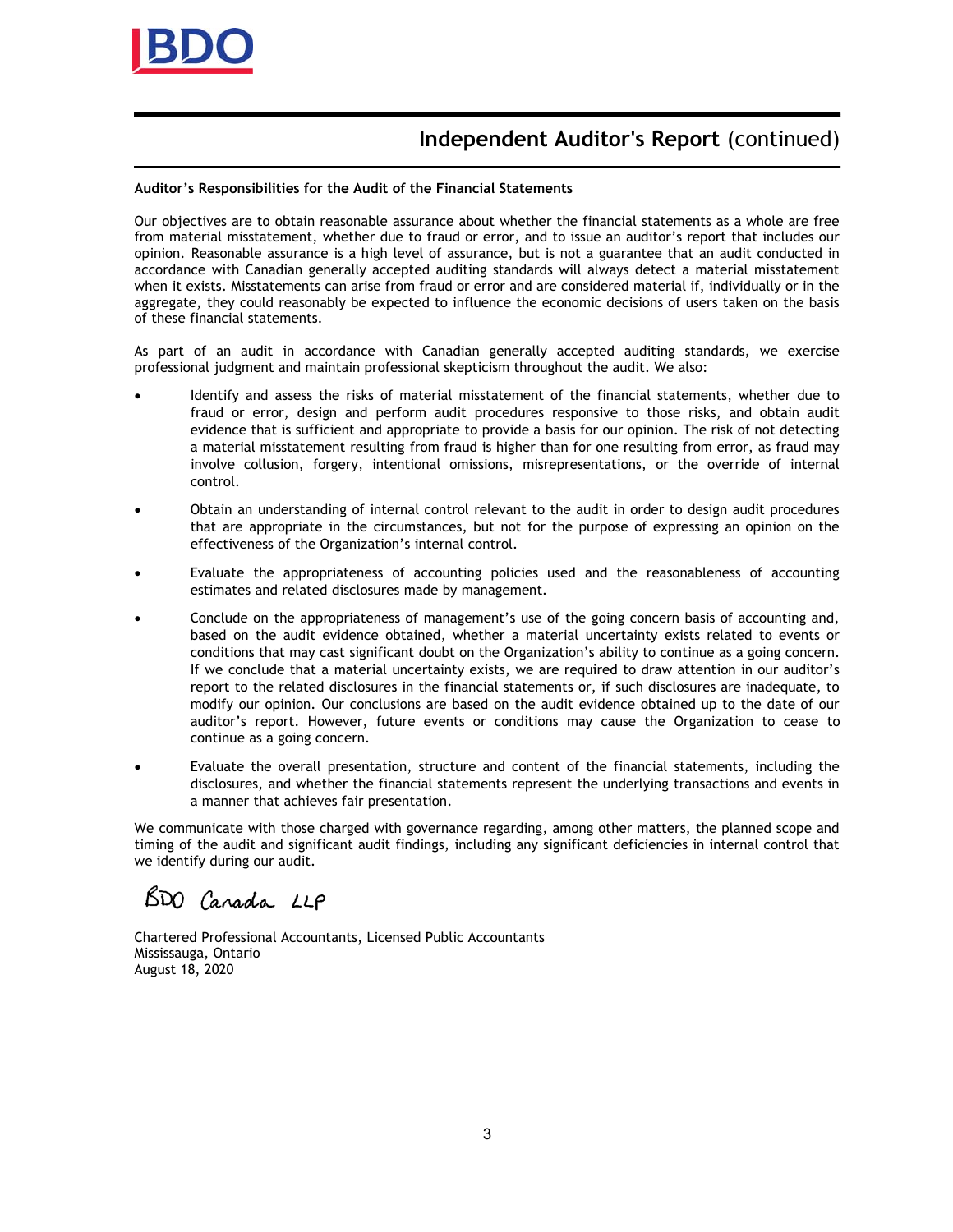## The Mississauga Food Bank Statement of Financial Position

| <b>May 31</b>                                                                                                                                                                                | 2020 |                                                    | 2019 |                                                  |
|----------------------------------------------------------------------------------------------------------------------------------------------------------------------------------------------|------|----------------------------------------------------|------|--------------------------------------------------|
| <b>Assets</b>                                                                                                                                                                                |      |                                                    |      |                                                  |
| <b>Current</b><br>Cash (Note 2)<br>Short-term investments (Note 3)<br><b>Receivables</b><br>Prepaid expenses                                                                                 | \$   | 3,122,177<br>659,581<br>69,060<br>47,321           | \$   | 276,136<br>646,915<br>44,070<br>48,410           |
|                                                                                                                                                                                              |      | 3,898,139                                          |      | 1,015,531                                        |
| Capital assets (Note 4)                                                                                                                                                                      |      | 280,114                                            |      | 244,497                                          |
|                                                                                                                                                                                              | \$   | 4,178,253 \$                                       |      | 1,260,028                                        |
| <b>Liabilities and Net Assets</b>                                                                                                                                                            |      |                                                    |      |                                                  |
| <b>Current</b><br>Accounts payable and accrued liabilities<br>Deferred grant revenue (Note 5)<br>Deferred sponsorship revenue<br>Current portion of obligations under capital lease (Note 6) | \$   | 182,590<br>405,351<br>169,167<br>52,560<br>809,668 | \$   | 100,058<br>67,731<br>94,969<br>28,440<br>291,198 |
| <b>Obligations under capital lease (Note 6)</b><br>Deferred capital contributions (Note 7)<br><b>Deferred leasehold inducement</b>                                                           |      | 98,388<br>67,805<br>33,773                         |      | 40,541<br>88,562<br>927                          |
|                                                                                                                                                                                              |      | 1,009,634                                          |      | 421,228                                          |
| <b>Net assets</b><br>Funds invested in capital assets (Note 8)<br>Contingency fund<br><b>Unrestricted funds</b>                                                                              |      | 61,361<br>2,682,734<br>424,524                     |      | 86,954<br>446,915<br>304,931                     |
|                                                                                                                                                                                              |      | 3,168,619                                          |      | 838,800                                          |
|                                                                                                                                                                                              | \$   | 4,178,253                                          | \$   | 1,260,028                                        |
| On behalf of the Board:<br><b>Director</b>                                                                                                                                                   |      | A' Corta                                           |      | <b>Director</b>                                  |
| 9/16/2020                                                                                                                                                                                    |      | 9/16/2020                                          |      |                                                  |

The accompanying notes are an integral part of these financial statements.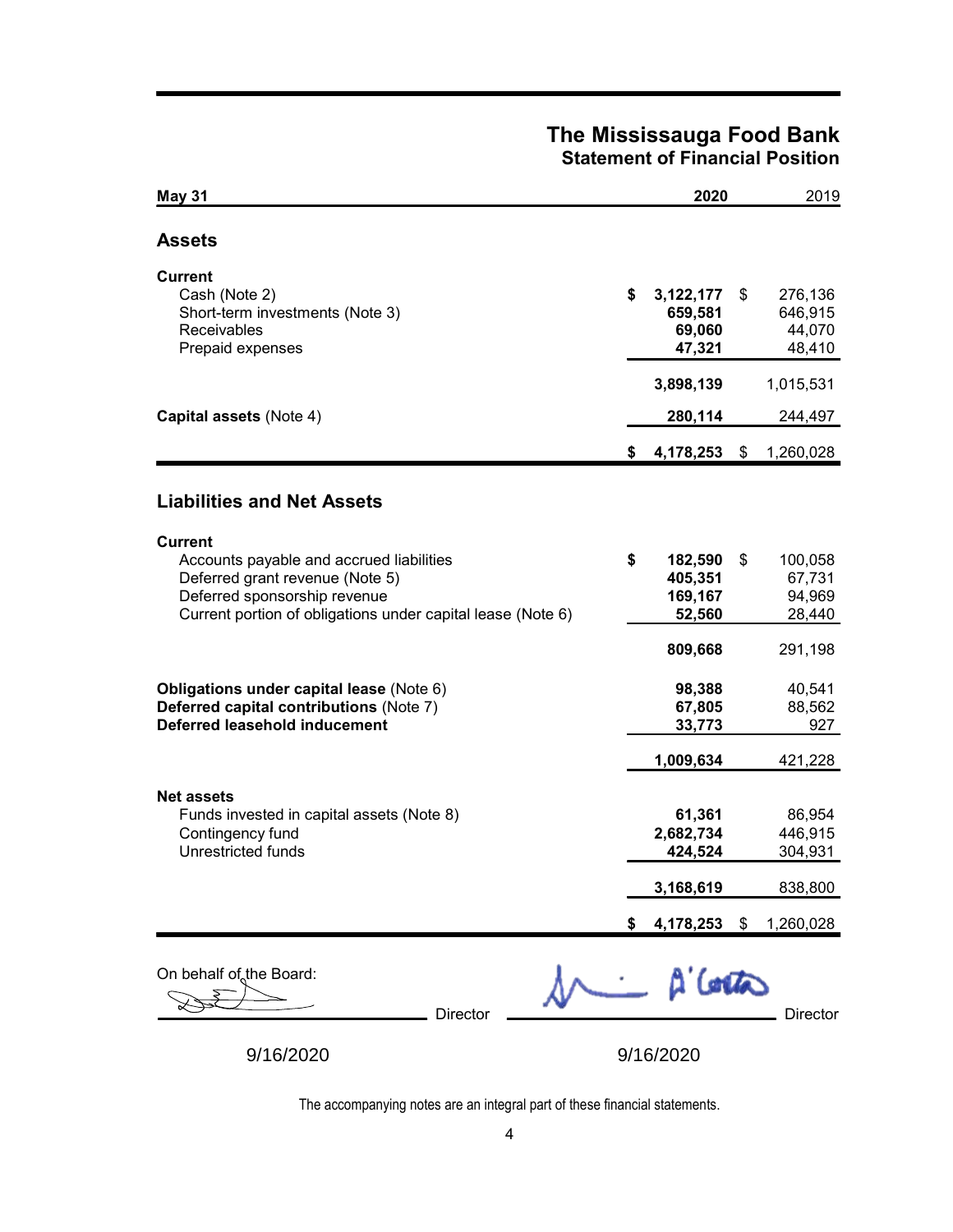# The Mississauga Food Bank<br>Statement of Changes in Net Assets

| For the year ended May 31                                |                       |                             |                            |    |                                     | 2020          |    | 2019    |
|----------------------------------------------------------|-----------------------|-----------------------------|----------------------------|----|-------------------------------------|---------------|----|---------|
|                                                          | <b>Capital Assets</b> | <b>Funds</b><br>Invested in | Contingency<br><b>Fund</b> |    | <b>Unrestricted</b><br><b>Funds</b> | <b>Total</b>  |    | Total   |
| <b>Balance, beginning of year</b>                        | S                     | 86,954                      | 446.915<br>S.              |    | \$304,931                           | 838,800<br>S. | S. | 731,361 |
| Excess of revenue over expenditures for the year         |                       | $\blacksquare$              | $\sim$                     |    | 2,329,819                           | 2,329,819     |    | 107,439 |
| Transfer from funds invested in capital assets (Note 11) |                       | (25, 593)                   | ۰.                         |    | 25,593                              | -             |    |         |
| <b>Transfer to contingency fund</b>                      |                       | ٠                           | 2,235,819                  |    | (2, 235, 819)                       |               |    |         |
| <b>Balance, end of year</b>                              | S                     | 61,361                      | \$2,682,734                | S. | 424.524                             | \$3,168,619   | S. | 838,800 |

The accompanying notes are an integral part of these financial statements.<br>5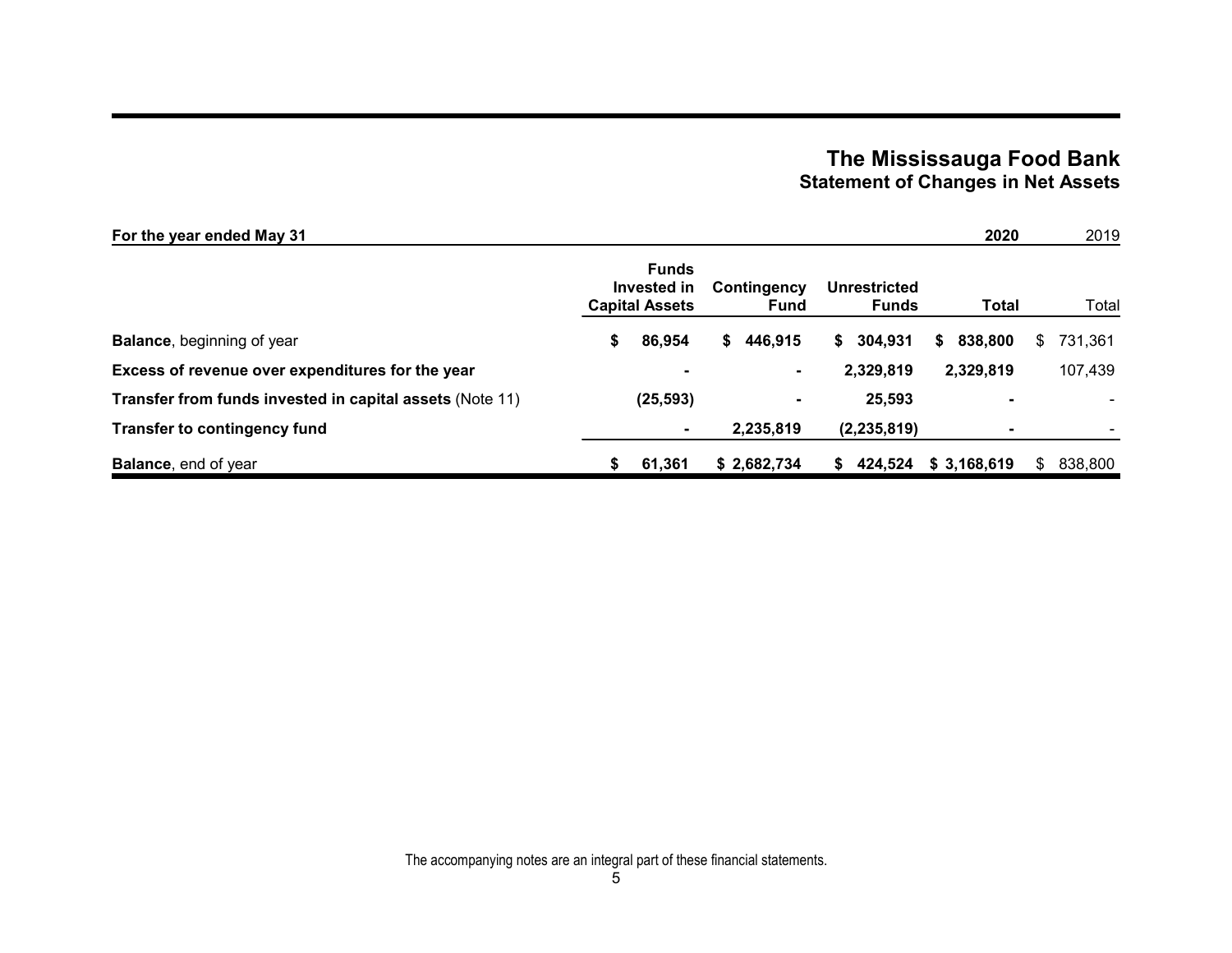# The Mississauga Food Bank<br>Statement of Operations

| For the year ended May 31                                                                                                                                                                                                                  | 2020 |                                                                                       |    | 2019                                                                                  |
|--------------------------------------------------------------------------------------------------------------------------------------------------------------------------------------------------------------------------------------------|------|---------------------------------------------------------------------------------------|----|---------------------------------------------------------------------------------------|
| <b>Revenue</b><br>Donations<br>Donated food and donations in kind (Note 1)<br>Events<br>Government grants<br>Sponsorships<br>Deferred capital contributions (Note 7)<br><b>Trillium Foundation grant</b><br>Other                          | \$   | 4,086,063<br>5,347,197<br>725,713<br>269,816<br>170,833<br>25,774<br>24,375<br>24,202 | \$ | 1,389,268<br>5,767,815<br>577,423<br>103,290<br>201,250<br>23,947<br>50,625<br>30,732 |
| <b>Total revenue</b>                                                                                                                                                                                                                       |      | 10,673,973                                                                            |    | 8,144,350                                                                             |
| <b>Expenditures</b><br>Administration<br>Board of Directors expenses<br>General office<br>Professional fees<br>Staffing (Note 9)                                                                                                           |      | 3,791<br>167,896<br>39,047<br>218,510                                                 |    | 4,284<br>106,846<br>32,602<br>197,267                                                 |
| Total administration expenditures                                                                                                                                                                                                          |      | 429,244                                                                               |    | 340,999                                                                               |
| Fundraising<br><b>External fundraising expenses</b><br>Staffing (Note 9)<br>Total fundraising expenditures                                                                                                                                 |      | 362,538<br>302,790<br>665,328                                                         |    | 296,651<br>277,612<br>574,263                                                         |
| Programs<br>Client services, The Mississauga Food Bank network<br>COVID-19 expenses<br>Donated food and donations in kind<br>Facility<br>Food pickup and delivery<br>Sourcing, managing, procuring food<br>Staffing (Note 9)<br>Volunteers |      | 27,027<br>287,154<br>5,347,197<br>256,256<br>127,359<br>377,030<br>821,511<br>6,048   |    | 27,859<br>5,767,815<br>199,242<br>83,951<br>335,368<br>697,570<br>9,844               |
| Total programs expenditures                                                                                                                                                                                                                |      | 7,249,582                                                                             |    | 7,121,649                                                                             |
| <b>Total expenditures</b>                                                                                                                                                                                                                  |      | 8,344,154                                                                             |    | 8,036,911                                                                             |
| <b>Excess of revenue over expenditures</b>                                                                                                                                                                                                 | \$   | 2,329,819                                                                             | \$ | 107,439                                                                               |

The accompanying notes are an integral part of these financial statements.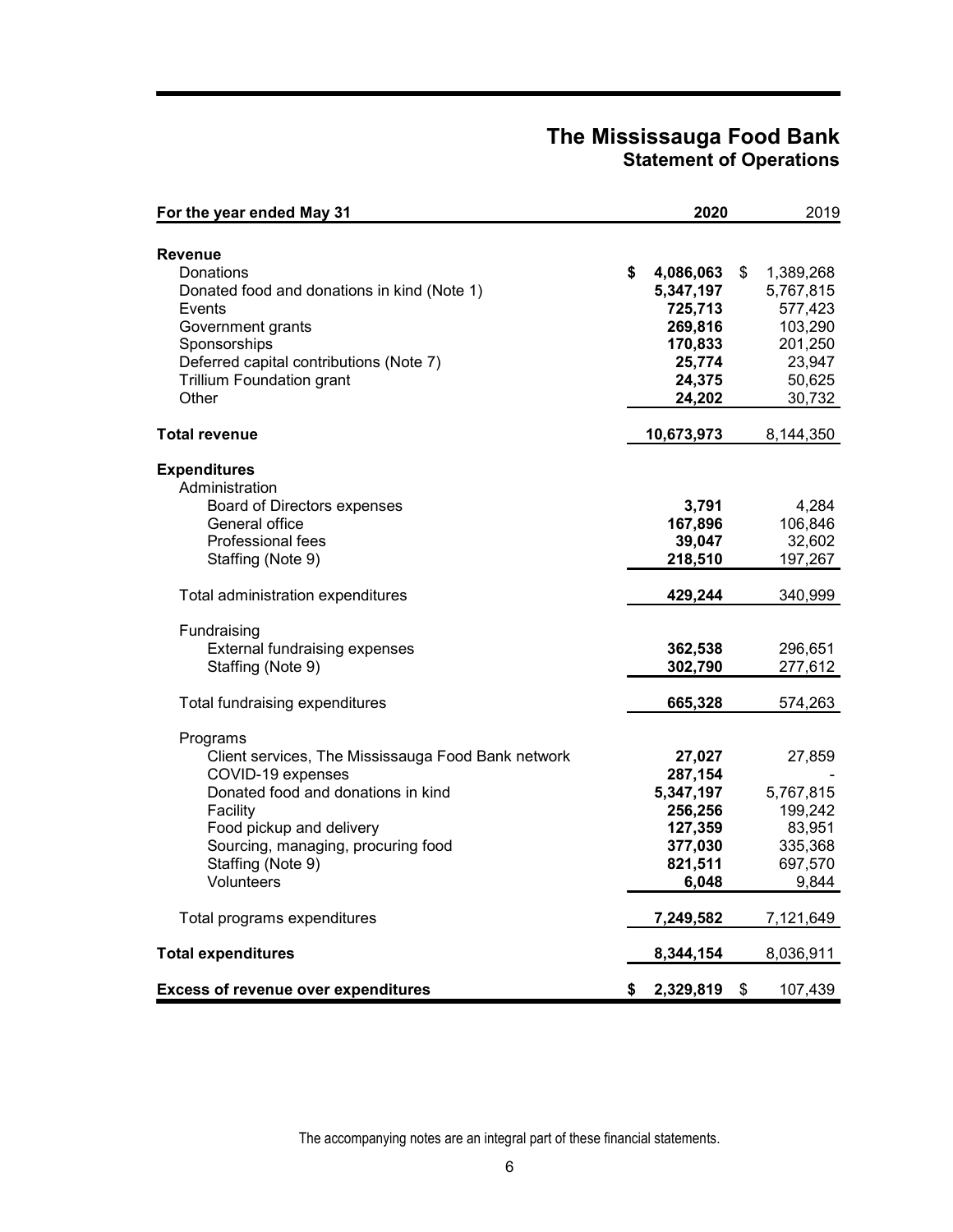## The Mississauga Food Bank **Statement of Cash Flows**

| For the year ended May 31                                               | 2020                  | 2019       |  |
|-------------------------------------------------------------------------|-----------------------|------------|--|
| Cash was provided by (used in)                                          |                       |            |  |
| <b>Operating activities</b>                                             |                       |            |  |
| Excess of revenue over expenditures                                     | \$<br>2,329,819<br>\$ | 107,439    |  |
| Adjustments required to reconcile excess of revenue                     |                       |            |  |
| over expenditures with net cash provided by operating activities        |                       |            |  |
| Amortization of capital assets                                          | 93,967                | 70,931     |  |
| Amortization of deferred capital contributions                          | (25, 774)             | (23, 947)  |  |
| Capital contributions related to sale of capital asset                  |                       | (3,705)    |  |
| Deferred leasehold inducement                                           | 32,846                | (5, 561)   |  |
| Loss on sale of capital asset                                           |                       | 101        |  |
| Changes in non-cash working capital balances                            |                       |            |  |
| <b>Receivables</b>                                                      | (24, 990)             | 554        |  |
| Prepaid expenses                                                        | 1,089                 | (5,984)    |  |
| Accounts payable and accrued liabilities                                | 82,532                | (15, 997)  |  |
| Deferred grant revenue                                                  | 337,620               | 11,875     |  |
| Deferred sponsorship revenue                                            | 74,198                | 22,886     |  |
|                                                                         | 2,901,307             | 158,592    |  |
|                                                                         |                       |            |  |
| <b>Investing activities</b>                                             |                       |            |  |
| Purchase of capital assets                                              | (5,017)               | (116, 130) |  |
| Proceeds on sale of capital asset<br>Purchase of short-term investments |                       | 3,600      |  |
|                                                                         | (12, 666)             | (206, 915) |  |
|                                                                         | (17, 683)             | (319, 445) |  |
| <b>Financing activities</b>                                             |                       |            |  |
| Capital contributions received                                          | 5,017                 | 40,000     |  |
| Payments of obligations under capital lease                             | (42, 600)             | (22, 724)  |  |
|                                                                         |                       |            |  |
|                                                                         | (37, 583)             | 17,276     |  |
| Increase (decrease) in cash during the year                             | 2,846,041             | (143, 577) |  |
| Cash, beginning of year                                                 | 276,136               | 419,713    |  |
| Cash, end of year                                                       | \$<br>3,122,177<br>\$ | 276,136    |  |
|                                                                         |                       |            |  |
| <b>Non-cash transactions:</b>                                           |                       |            |  |
| Purchase of capital asset by capital lease                              | \$<br>\$<br>124.567   |            |  |

The accompanying notes are an integral part of these financial statements.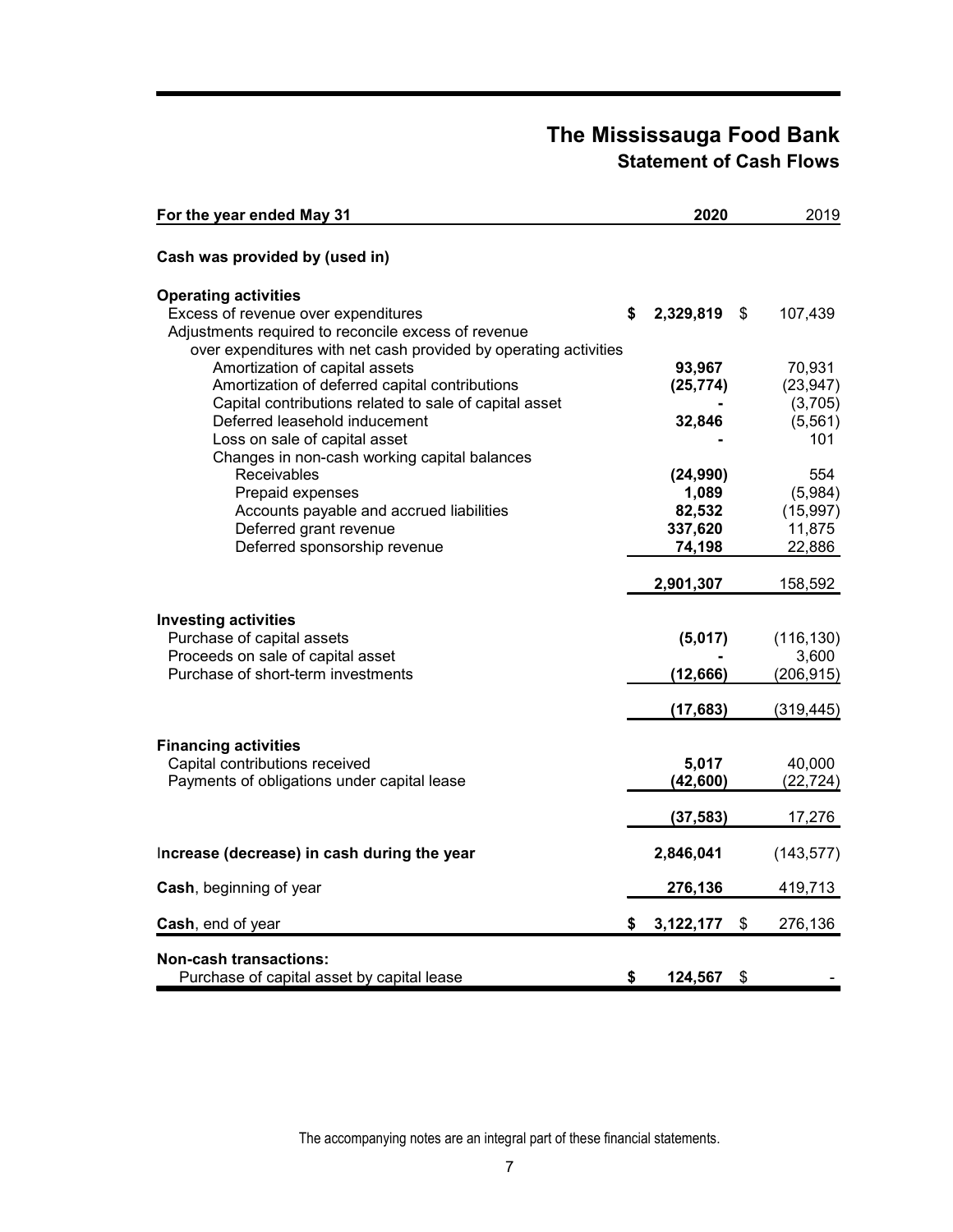#### May 31, 2020

#### 1. Significant Accounting Policies

#### **Nature of Organization**

The Mississauga Food Bank's (the "Organization") mission is relieving hunger in Mississauga by providing and promoting access to healthy food for people in need. The Organization was registered as a charity without share capital under the Ontario Corporations Act. During the year, the Organization continued as a charity under the provisions of the Canada Not-for- profit Corporations Act effective January 30, 2020. As such, the Organization is able to issue donation receipts and is not liable for any federal or provincial income taxes under the provisions of the Income Tax Act.

#### **Basis of Accounting**

These financial statements have been prepared in accordance with Canadian accounting standards for not-for-profit organizations.

#### **Capital Assets**

Capital assets are stated at cost less accumulated amortization. Amortization is provided at the following rates:

| Warehouse equipment       | - 20 % diminishing balance basis |
|---------------------------|----------------------------------|
| Refrigerated trucks under |                                  |
| capital lease             | - 30 % diminishing balance basis |
| Freezer/cooler unit       | 5 years straight-line basis      |
| Leasehold improvements    | straight-line over term of lease |
| Office equipment          | 20 % diminishing balance basis   |
| Computer hardware         |                                  |
| and software              | - 30 % diminishing balance basis |
| Signage                   | 10 years straight-line basis     |
| Inventory management      |                                  |
| system                    | 5 years straight-line basis      |
| Aquaponics equipment      | 5 years straight-line basis      |

#### **Revenue Recognition**

The Organization follows the deferral method of accounting for revenue. Restricted donations are recognized as revenue in the year in which the related expenditures are incurred and unrestricted donations are recognized as revenue when received or receivable if the amount to be received can be reasonably estimated and collection is reasonably assured. Contributions restricted for the purchase of capital assets are recorded as revenue over the same period as the related amortization of the purchased assets.

Donated food that has been distributed has been valued based on national standards recommended by Food Banks Canada at \$2.62 (2019 - \$2.60) per pound, which management believes to be a reasonable reflection of fair value. This dollar value of food has been reflected as both a revenue and an expenditure as Donated food and donations in kind on the Statement of Operations. During the year, the Organization distributed 2,037,678 pounds of donated food to the community (2019 - 2,216,749 pounds). The value of the food has been estimated at \$5,338,716 (2019 - \$5,763,547).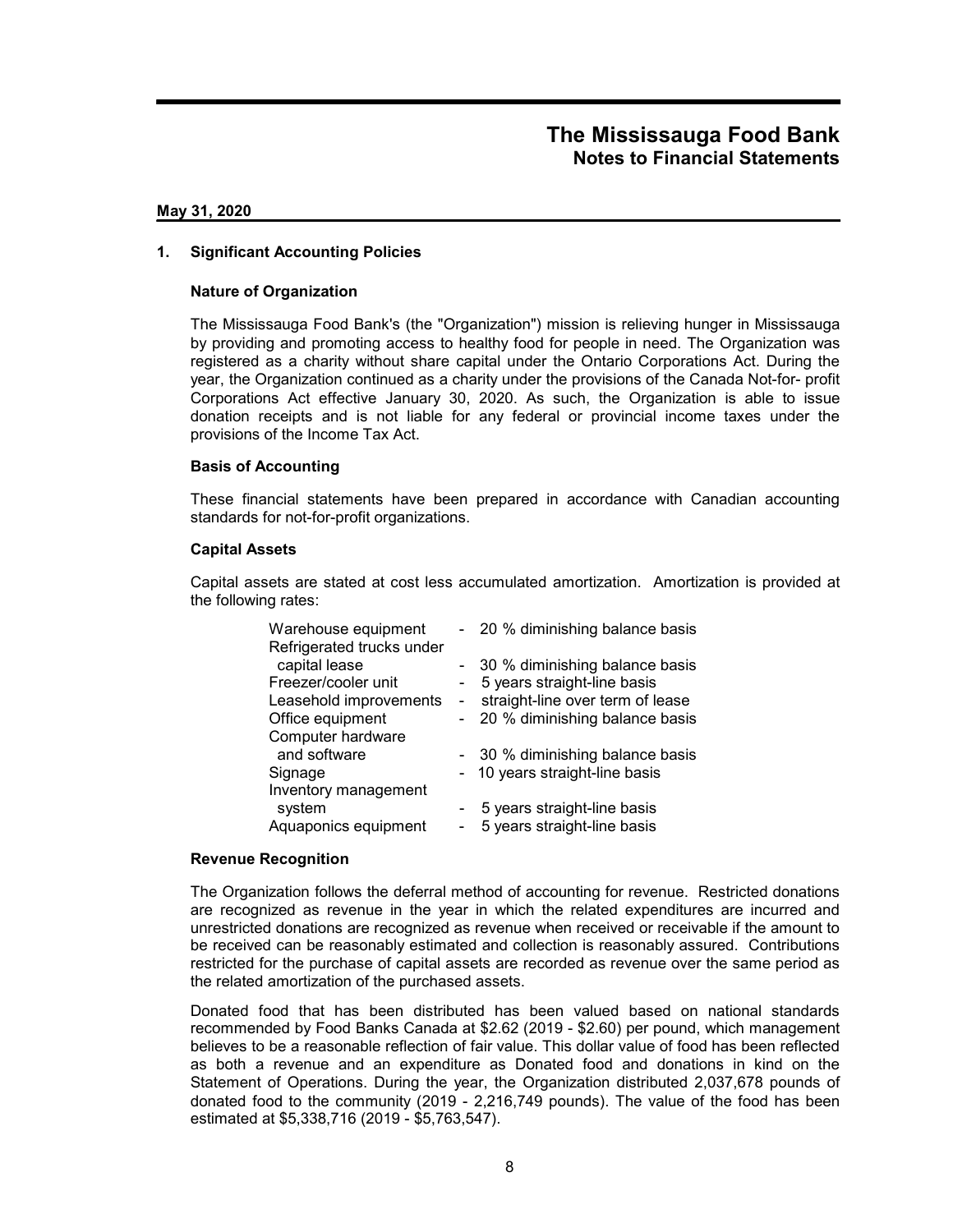#### May 31, 2020

#### 1. Significant Accounting Policies (continued)

#### **Revenue Recognition (continued)**

Donations in kind (non-cash donations) are recorded as contributions at their estimated fair market value at the date of the donation. During the year, the Organization received \$8,481 (2019 - \$4,268) of donations in kind.

Grants are recorded as revenue in the period to which they relate. Where a portion of a grant relates to a future period, it is deferred and recognized in the subsequent period.

Sponsorship revenue that relates to a future period is deferred and recognized over the term of the sponsorship agreement.

Events revenue is recognized as revenue when the event takes place, the amount can be reasonably estimated and collection is reasonably assured.

#### **Food Inventory**

As food is distributed at no charge, no inventory value has been recorded on the Statement of Financial Position for food on-hand at year end.

#### **Obligations under Capital Lease**

Leases meeting certain criteria are accounted for as capital leases. The imputed interest is charged against income and the capitalized value is amortized on a straight line basis over its estimated useful life. Obligations under capital leases are reduced by rental payments net of imputed interest. All other leases are accounted for as operating leases with rental payments being expensed as incurred.

#### **Deferred Leasehold Inducement**

Deferred leasehold inducement represents free rent received from the landlord. The leasehold inducement is recorded as a deferred credit and is amortized on a straight-line basis over the term of the lease as a reduction of facility expenditures.

#### **Contingency Fund**

The Contingency fund is an internally restricted fund that reflects amounts that are designated by the Board of Directors for special purposes or unforeseen circumstances including emergency response, and are transferred to unrestricted funds as necessary. During the year, the Board of Directors approved a transfer of \$2,235,819 (2019 - \$6,915) from Unrestricted funds to the Contingency fund.

#### **Donated Services**

The operation of the Organization is dependent on services provided by volunteers. Since these services are not purchased by the Organization and due to the difficulty of determining their market value, donated services are not recorded in the accounts.

#### **Remuneration of the Board of Directors**

Members of the Board of Directors are volunteers who serve without remuneration.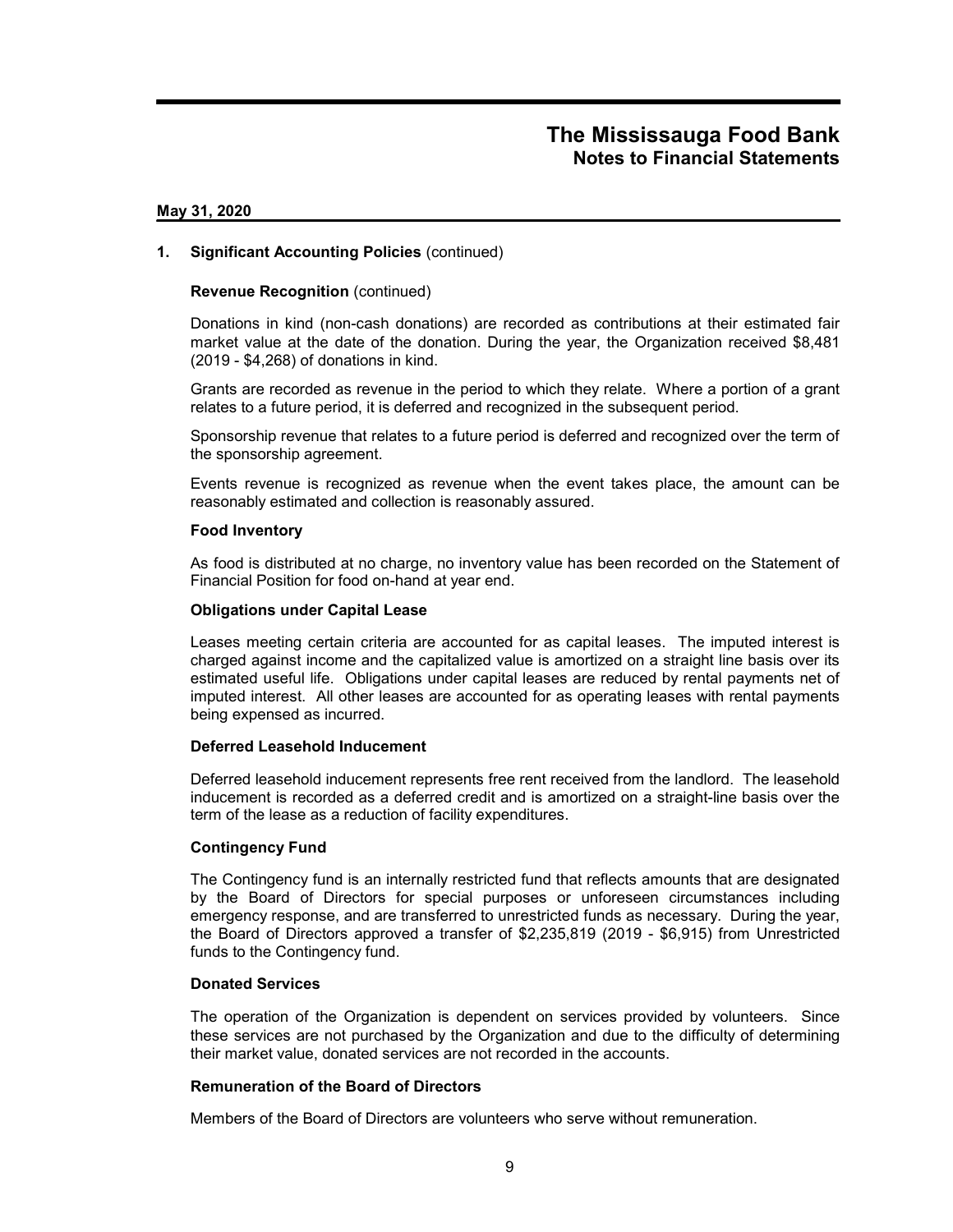#### May 31, 2020

#### 1. Significant Accounting Policies (continued)

#### **Financial Instruments**

Financial instruments are recorded at fair value when acquired or issued. In subsequent periods, financial instruments are reported at cost or amortized cost less impairment, if applicable. Financial assets are tested for impairment when changes in circumstances indicate the asset could be impaired. Transaction costs on the acquisition, sale or issue of financial instruments are expensed for those items remeasured at fair value at each statement of financial position date and charged to the financial instrument for those measured at amortized cost.

#### **Use of Estimates**

The preparation of financial statements in accordance with Canadian accounting standards for not-for-profit organizations requires management to make estimates and assumptions that affect the reported amounts of assets and liabilities at the date of the financial statements, and the reported amounts of revenue and expenditures during the reporting period. Actual results could differ from management's best estimates as additional information becomes available in the future.

### 2. Cash

Included in cash are amounts restricted for deferred grant revenue and deferred sponsorship revenue aggregating \$574,518 (2019 - \$162,700).

#### $3<sub>1</sub>$ **Short-term Investments**

Short-term investments consist of cashable and non-redeemable Guaranteed Investment Certificates that earn interest between 1.60% and 1.99% (2019 - 2.00% and 2.17%) and have maturity dates between July 2020 to January 2021 (2019 - September 2019 and January 2020).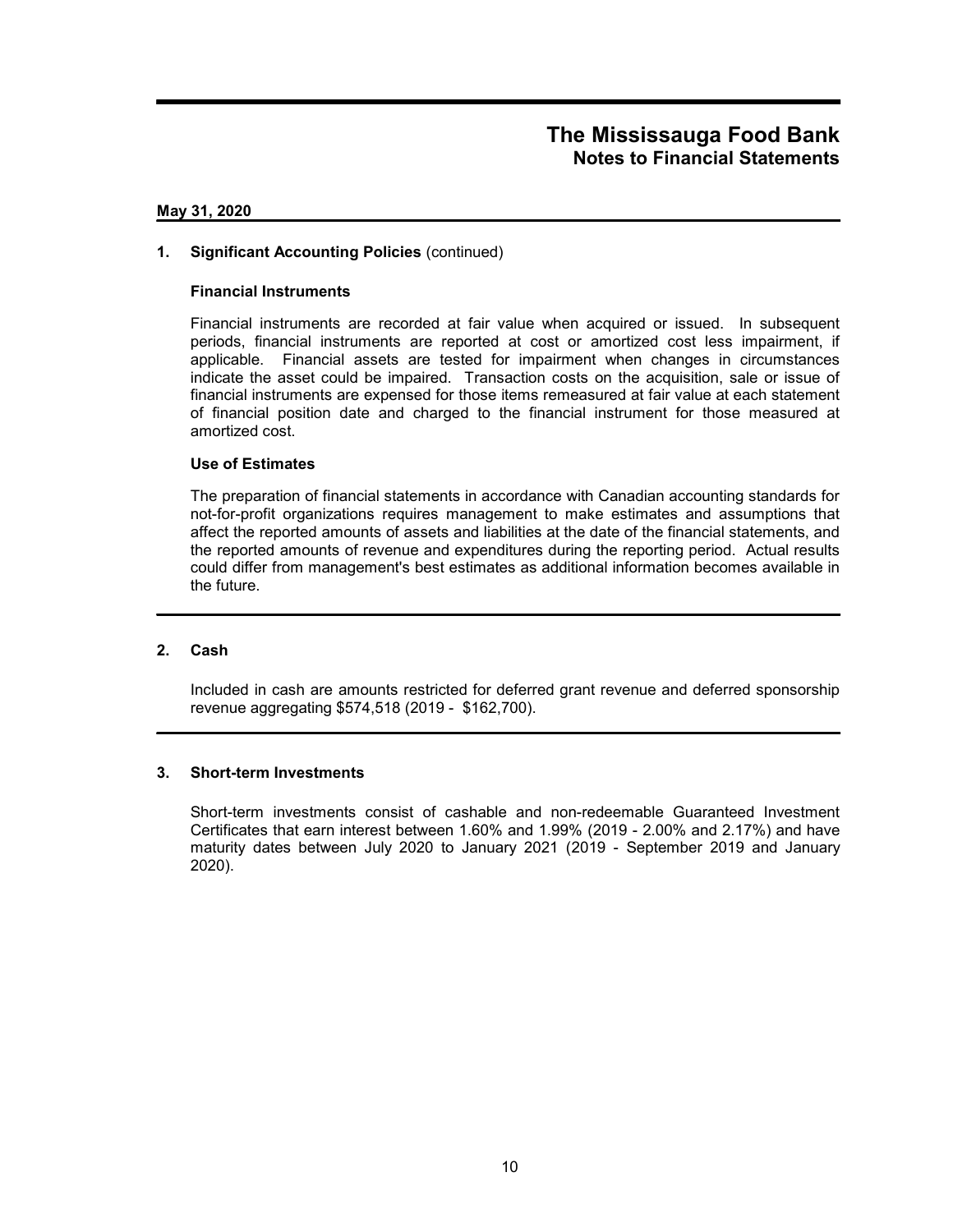### May 31, 2020

## 4. Capital Assets

|                                                  |               | 2020                               |               |    | 2019                        |
|--------------------------------------------------|---------------|------------------------------------|---------------|----|-----------------------------|
|                                                  | Cost          | <b>Accumulated</b><br>Amortization | Cost          |    | Accumulated<br>Amortization |
| Warehouse equipment<br>Refrigerated trucks under | \$<br>170,123 | \$<br>118,747                      | \$<br>170,123 | \$ | 105,904                     |
| capital lease                                    | 263,500       | 129,264                            | 138,932       |    | 98,426                      |
| Freezer/cooler unit                              | 89,893        | 89,893                             | 89,893        |    | 89,893                      |
| Leasehold improvements                           | 69,375        | 43,678                             | 69,375        |    | 22,549                      |
| Office equipment                                 | 61,471        | 41,169                             | 56,455        |    | 36,720                      |
| Computer hardware                                |               |                                    |               |    |                             |
| and software                                     | 83,214        | 65,678                             | 83,214        |    | 58,163                      |
| Signage                                          | 4,827         | 3,620                              | 4,827         |    | 3,138                       |
| Inventory management system                      | 105,600       | 105,600                            | 105,600       |    | 105,600                     |
| Aquaponics equipment                             | 83,552        | 53,792                             | 83,552        |    | 37,081                      |
| Totals                                           | 931,555       | \$<br>651,441                      | \$<br>801,971 | S  | 557,474                     |
| Cost, net of accumulated amortization            |               | \$<br>280,114                      |               | \$ | 244,497                     |

#### $5.$ **Deferred Grant Revenue**

|                                                                                                 | 2020                           | 2019                            |
|-------------------------------------------------------------------------------------------------|--------------------------------|---------------------------------|
| Balance, beginning of year<br>Funding received during the year<br>Amounts recognized in revenue | 67,731<br>951,881<br>(614,261) | 55,856<br>154.682<br>(142, 807) |
| Balance, end of year                                                                            | 405.351                        | 67.731                          |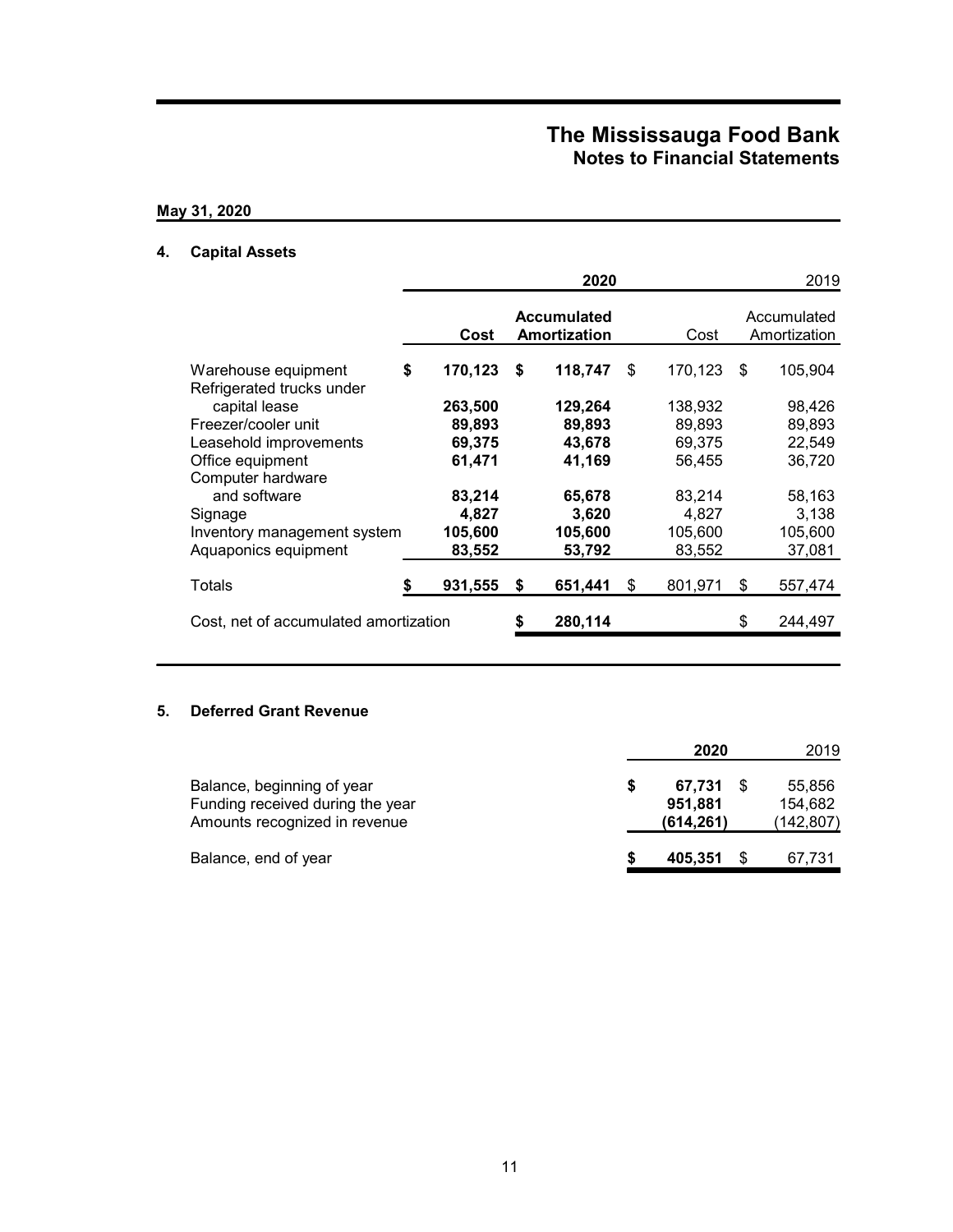### May 31, 2020

#### **Obligations under Capital Lease** 6.

|                                                                                                                                                                                          |    | 2020              | 2019 |                  |
|------------------------------------------------------------------------------------------------------------------------------------------------------------------------------------------|----|-------------------|------|------------------|
| Obligation under capital lease for a refrigerated truck,<br>monthly payments of \$2,370 with an imputed<br>interest rate of 7%, maturing February 2022, secured by<br>the related asset. | \$ | 44,609            | \$.  | 68.981           |
| Obligation under capital lease for a refrigerated truck<br>monthly payments of \$2,010 with an imputed<br>interest rate of 5%, maturing May 2025, secured by the<br>related asset.       |    | 106,339           |      |                  |
| Balance of obligation<br>Less: current portion                                                                                                                                           |    | 150,948<br>52,560 |      | 68,981<br>28,440 |
|                                                                                                                                                                                          |    | 98,388            |      | 40.541           |

The interest expense for the year was \$9,959 (2019 - \$5,716).

Future minimum lease payments consist of the following:

| 2021<br>2022<br>2023<br>2024<br>2025                 | \$ | 52,560<br>43,080<br>24,120<br>24,120<br>24,120 |
|------------------------------------------------------|----|------------------------------------------------|
| Net minimum lease payments<br>Less: imputed interest |    | 168,000<br>17,052                              |
| Balance of obligation                                | S  | 150,948                                        |

#### **Deferred Capital Contributions** 7.

|                                                                                                                                                |   | 2020                         | 2019                                    |
|------------------------------------------------------------------------------------------------------------------------------------------------|---|------------------------------|-----------------------------------------|
| Balance, beginning of year<br>Contributions received<br>Capital contributions related to sale of capital asset<br>Amounts amortized to revenue | S | 88,562<br>5,017<br>(25, 774) | 76,214<br>40,000<br>(3,705)<br>(23,947) |
| Balance, end of year                                                                                                                           | S | 67.805                       | 88,562                                  |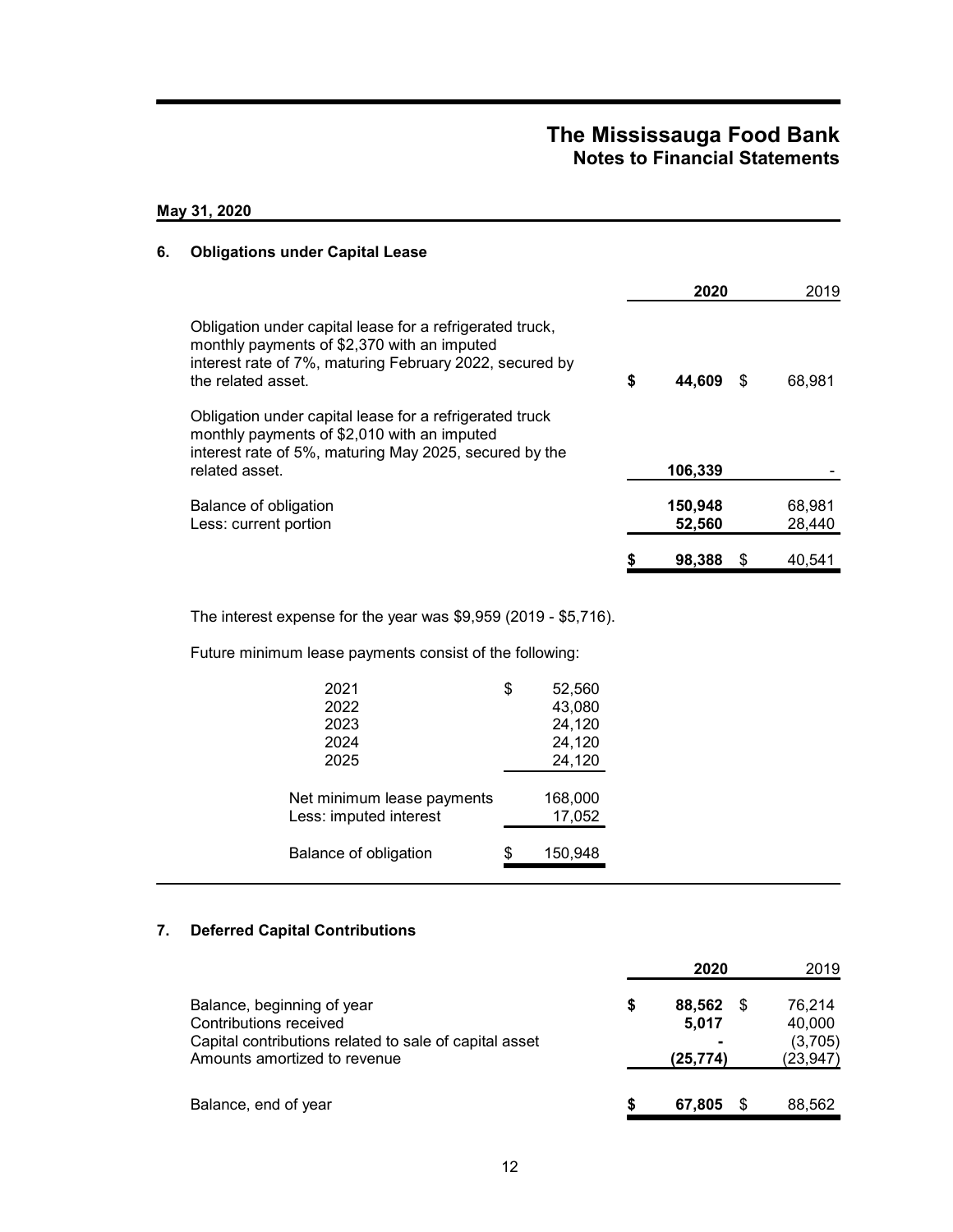#### May 31, 2020

#### 8. Funds Invested in Capital Assets

|                                                                                                                                    | 2020                              | 2019                              |
|------------------------------------------------------------------------------------------------------------------------------------|-----------------------------------|-----------------------------------|
| Capital assets (Note 4)<br>Deferred capital contributions related to capital assets (Note 7)<br>Capital lease obligations (Note 6) | 280,114<br>(67, 805)<br>(150,948) | 244.497<br>(88, 562)<br>(68, 981) |
| Balance, end of year                                                                                                               | 61.361                            | 86,954                            |

#### 9. Allocation of Expenses

The Organization engages in food distribution and community programs. The costs of each program include personnel that are directly related to providing the programs. For employees who perform a combination of program, fundraising and administrative activities, their salaries, benefits and all other payroll costs are attributed based on the percentage of time dedicated to each activity. Such allocations are reviewed and updated annually.

Certain salaries and benefits for employees whose job function is across different programs have been allocated as follows:

|                                           |    | 2020                         | 2019                               |
|-------------------------------------------|----|------------------------------|------------------------------------|
| Administration<br>Fundraising<br>Programs | \$ | 53,876<br>124,545<br>129,236 | \$<br>49,811<br>110,492<br>110,492 |
|                                           | S  | 307,657                      | \$<br>270,795                      |

#### 10. Commitments

The Organization leases a premise under an operating lease arrangement and has an agreement for internet services. The minimum payments under the agreements for the next three years are as follows:

| 2021<br>2022 | S  | 174.913<br>187.107 |
|--------------|----|--------------------|
| 2023         |    | 31,406             |
|              | S. | 393,426            |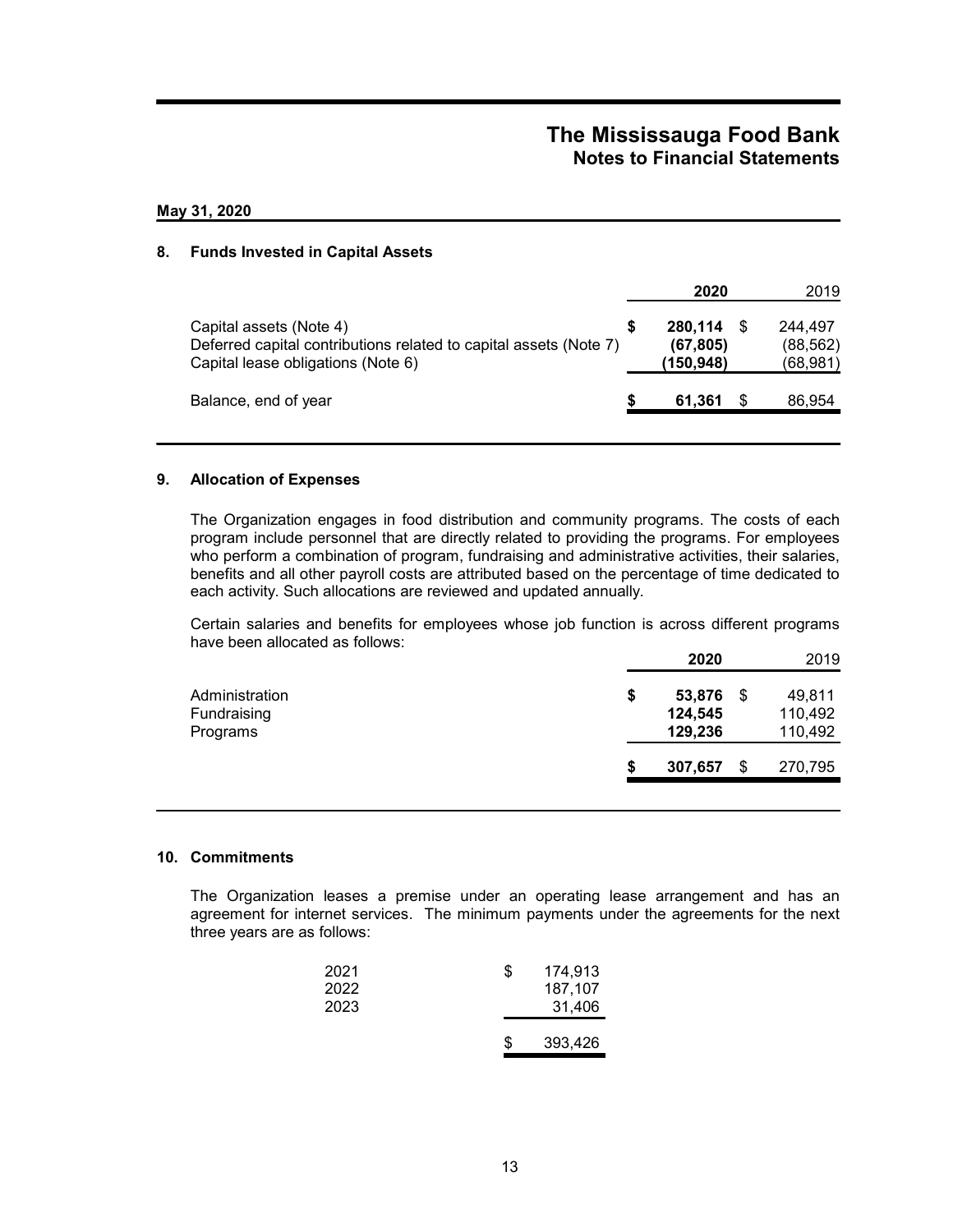#### May 31, 2020

### 11. Transfer of Funds

Transfer of funds to (from) the unrestricted funds from (to) funds invested in capital assets is as follows:

|                                                        | 2020               | 2019       |
|--------------------------------------------------------|--------------------|------------|
| Amortization of capital assets                         | \$<br>93,967<br>\$ | 70,931     |
| Capital funding received                               | 5,017              | 40,000     |
| Amortization of deferred capital contributions         | (25, 774)          | (23, 947)  |
| Purchase of capital assets                             | (5,017)            | (116, 130) |
| Proceeds on sale of capital assets                     |                    | 3,600      |
| Loss on sale of capital assets                         |                    | 101        |
| Payments made for obligations under capital lease      | (42,600)           | (22, 724)  |
| Asset acquired under capital lease                     | 124,567            |            |
| Capital lease obligation                               | (124, 567)         |            |
| Capital contributions related to sale of capital asset |                    | (3,705)    |
|                                                        | 25,593<br>\$       | (51, 874)  |
|                                                        |                    |            |

#### 12. Financial Instrument Risks

#### Interest rate risk

Interest rate risk is the risk that the fair value or future cash flows of a financial instrument will fluctuate because of changes in market interest rates. The Organization is exposed to interest rate risk arising from the possibility that changes in interest rates will affect the value of fixed income denominated short-term investments. This risk is mitigated as the short-term investments consist of cashable Guaranteed Investment Certificates and short term nonredeemable Guaranteed Investment Certificates.